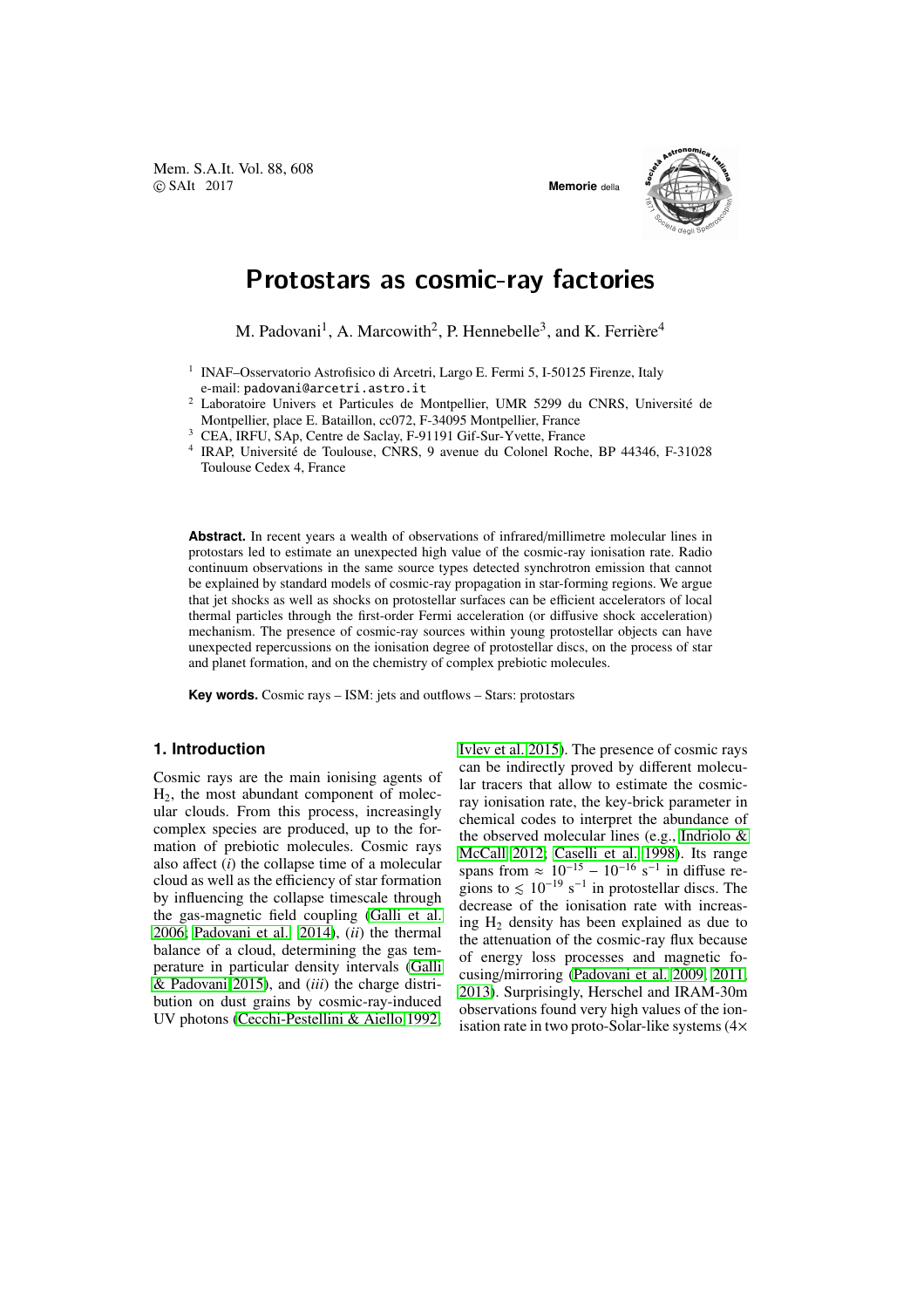$10^{-14}$  s<sup>-1</sup> and  $1.5 \times 10^{-12}$  s<sup>-1</sup> in OMC-2 FIR 4 Ceccarelli et al. 2014;  $3 \times 10^{-16}$  s<sup>-1</sup> in the bow shock B1 of L1157 Podio et al. 2014) that cannot be explained as due to the interstellar cosmic-ray flux. In fact, most of cosmic rays [have been braked while](#page-2-0) propagating in the protostellar envelope, losin[g their ionisation](#page-2-0) efficiency. For the same reason, the synchrotron emission observed in the bow shock of DG Tau (Ainsworth et al. 2014) cannot be explained by the interstellar flux of cosmic-ray electrons. In Padovani et al. (2015); Padovani et al. (2016); Padovani et al. (2017) we developed a [model that explains thes](#page-2-0)e observations, showing that particle acceleration can be driven by sh[ock waves occur](#page-2-0)r[ing in](#page-2-0) p[rotostars through](#page-2-0) [the fir](#page-2-0)s[t-order Fermi accelera](#page-2-0)tion mechanism so that protostellar shocks can efficiently accelerate local thermal particles, boosted up to mildly relativistic energies: in this sense protostars can be cosmic-ray factories.

## **2. Creation of cosmic rays in protostellar shocks**

Several mechanisms with different levels of efficiency can explain the acceleration of particles in presence of shocks: turbulent secondorder Fermi acceleration (Prantzos et al. 2011), acceleration by shocked background turbulence (Giacalone & Jokipii 2007), acceleration in magnetic reconnection sites (de Gouveia Dal Pino & Lazarian 2005) [as well as shear ac](#page-2-0)celeration at the jet-outflow interface (Rieger & Duffy 2006). We focu[s on t](#page-2-0)he first-order Fermi [acceleration, also k](#page-2-0)nown as diffusive [shock acceleration mech](#page-2-0)anism[, as proposed in](#page-2-0) Padovani et al. (2015); Padovani et al. (2016); Padovani [et al.](#page-2-0) (2017). Charged particl[es gain](#page-2-0) [energy w](#page-2-0)hen passing through a shock, but an efficient acceleration only occurs in presence of magnetic fluctuations around the shock. [These fluctuations ca](#page-2-0)u[se the pitch angle scat](#page-2-0)[tering so that particles](#page-2-0) can cross back and forth the shock many times, reaching relativistic energies, until they escape in the downstream medium (see, e.g., Drury 1983).

A set of conditions must be satisfied in order to have an efficient acceleration: charged particles have to be accelerated before they

start to lose energy because of collisions with neutrals and before escaping by diffusion processes (e.g., in the transverse direction of a jet). The acceleration timescale has also to be shorter than the dynamical timescale of the shock (e.g.,  $\approx 10^3$  yr for a jet shock or  $\approx 10^5$  yr for a protostellar surface shock; de Gouveia Dal Pino 1995 and Masunaga & Inutsuka 2000, respectively). Finally, in protostars the medium is not fully ionised so that the friction between neutrals and ions can power[fully quench](#page-2-0) [the acceleratio](#page-2-0)n. This adds a further re[quire](#page-2-0)ment: neutrals an[d ions have to be cou](#page-2-0)pled, namely they have to move coherently, so that ion-generated waves are weakly damped and acceleration can take place. Ion-neutral coupling occurs when the momentum transfer rate from ions to neutrals is larger than the wave pulsation (Drury et al. 1994).

The above conditions rely on a number of parameters related to the shock (magnetic field strength, total hydrogen density, flow velocity, shock rad[ius, ionisation frac](#page-2-0)tion, temperature, upstream diffusion coefficient, and shock efficiency) and they constrain the maximum energy attained by a thermal particle traversing the shock. In Padovani et al. (2015); Padovani et al. (2016) we show that protons can be efficiently accelerated both in jet shocks and in shocks on protostellar surfaces, but not in shocks of Cl[ass 0 collapsing envelopes. Even](#page-2-0) [if the](#page-2-0) m[aximu](#page-2-0)m energy reached is only of the order of  $10 - 30$  GeV, it is enough to locally increase the ionisation rate by orders of magnitude, allowing to explain the high values of the ionisation rate estimated by observations in some low-mass Class 0/1 protostars (Podio et al. 2014; Ceccarelli et al. 2014).

Acceleration of thermal electrons is less efficient and the energy of the secondary generation of electrons produced by the ioni[sation of](#page-2-0) [hydrogen](#page-2-0) atoms/molecul[es due](#page-2-0) to locally accelerated [protons is also](#page-2-0) too low to explain the observed synchrotron emission. However, a common feature in protostars is the presence of a number of shocks all along their jets. Melrose & Pope (1993) showed that previously accelerated particles are reaccelerated when crossing consecutive shocks. In Padovani et al. (2016) we show that this reacceleratio[n mecha-](#page-2-0)